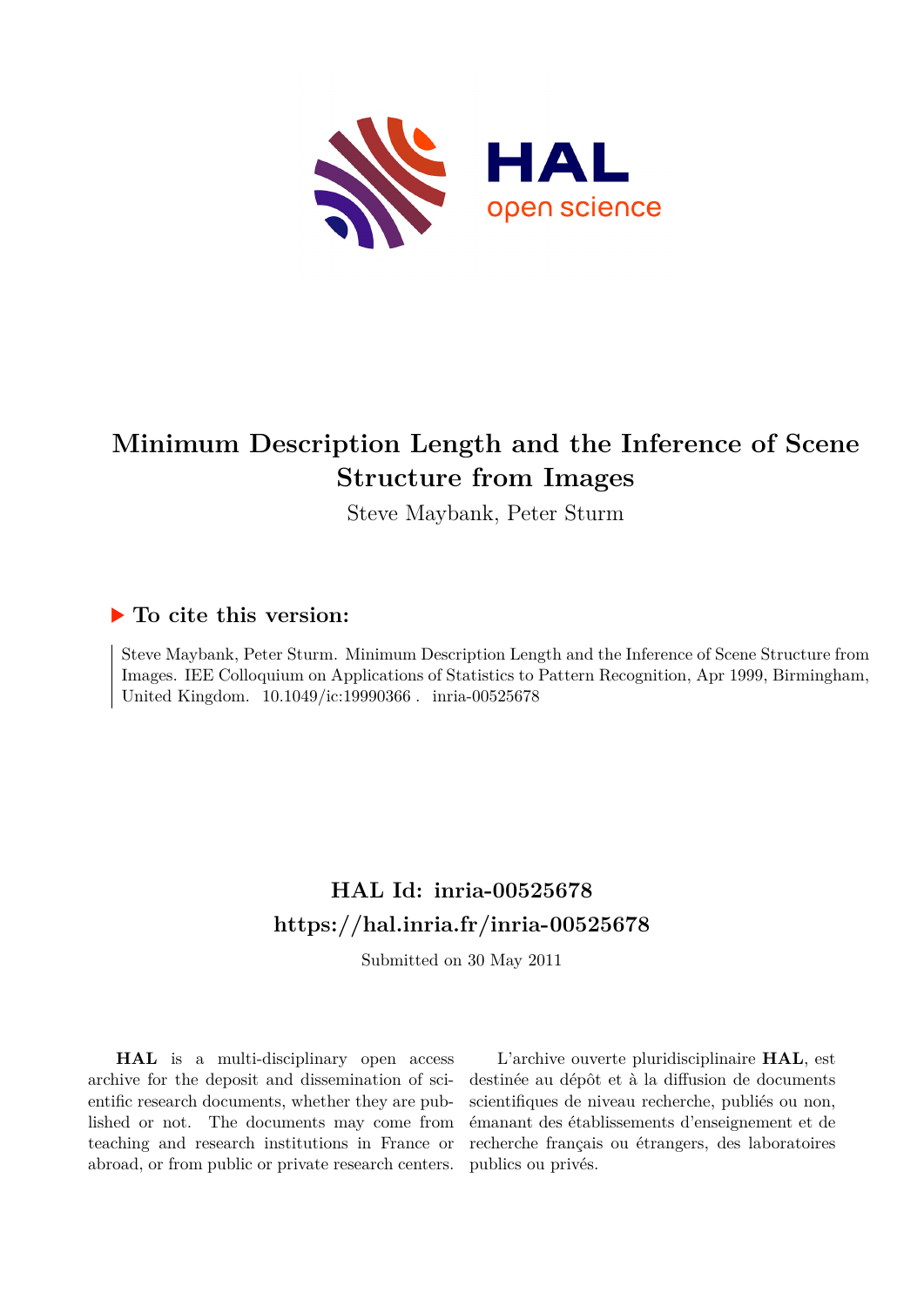### MINIMUM DESCRIPTION LENGTH AND THE INFERENCE OF SCENE STRUCTURE FROM IMAGES

S.J. Maybank1 and P.F. Sturm1

#### 1Introduction

Model selection is a central task in computer vision: given data obtained from images and given a number of models, which model is most strongly supported by the data? Is it better to have  $i$  a simple model fitting the data approximately; or *ii*) a complicated model fitting the data very closely [3], [4], [9], [11]? In many cases the models vary widely in complexity and flexibility, and there is little prior knowledge about the best choice of model.

The Minimum Description Length (MDL) method links model selection to data compression: the best model is the one which yields the largest compression of the data. The general theoretical framework for compression is Kolmogorov complexity: let  $x,~y$  be bit strings, ie. elements of  $\Sigma = \{0,1\}$  . The Kolmogorov complexity  $K(x|y)$  of x conditional on y is the length in bits of the shortest program p which outputs x, given y as the input. The Kolmogorov complexity of x,  $K(x)$ , is  $K(x) = K(x|\epsilon)$ , where  $\epsilon$  is the empty string. Kolmogorov complexity extends to functions. Let  $f$  be a computable function defined on  $\Sigma$ . Then the complexity,  $K(f)$ , of f is the length in bits of the shortest program which computes f. Further information about Kolmogorov complexity and MDL is given in [3], [4] and applications of MDL to computer vision are given in [2], [5].

Let the models be  $M_1, M_2, \ldots$ , coded by elements of  $\Sigma$  and let s be the code for the data. The best model is defined to be the one with the least value of  $K(M_i) + K(s|M_i)$  for  $i \geq 1$ . The Kolmogorov complexity is not computable, so in practice  $K(M_i)$  and  $K(s|M_i)$  are replaced by computable approximations.

MDL differs from Bayesian model selection (BMS) in that it is biased against complex probability density functions. Let  $M \mapsto Q(M)$  be a prior probability density defined on the models, suppose that each model defines a probability density  $s \mapsto P(s|M)$  on the data and let  $\alpha(Q, P, M)$  be defined by  $\alpha(Q, P, M) = K(Q) + K(P(.|M))$ . The connection between MDL and BMS is given by the equation [4]

$$
K(M) + K(s|M) = \alpha(Q, P, M) - \log_2(Q(M)) - \log_2(P(s|M)) + O(1)
$$
\n(1)

which holds with a high probability provided  $s$ ,  $M$  are both chosen randomly with respect to the distributions Q and  $P(.|M)$ . If  $\alpha(Q, P, M)$  is small, then MDL agrees with BMS, at least to a good approximation, because the model M which minimises the left-hand side of (1) also minimises  $-\log_2(Q(M)P(s|M))$  which is proportional to  $-\log_2(P(M|s))$ 

The major problem with BMS is the selection or estimation of the prior probability Q for the models. Without  $Q$  there is no way of comparing models with different numbers of parameters or with radically different structures. MDL provides a default density for Q, namely  $M \to c2^{-K(M)}$ , where c is a normalising constant. Radically different models are compared by reducing the data to a bit string and using the length of the string as a measure of the effectiveness of the model.

MDL is applied to a model selection problem in computer vision. Two images of the same scene are taken from different viewpoints and corresponding points  $q\leftrightarrow q^\prime$  are obtained. Points  $q,\ q^\prime$  in different images correspond if they are projections of the same scene point [1]. Algorithms for finding corresponding points usually return only points associated scene structures for which the grey level gradients are high and rapidly varying, for example the corner of an object seen against a contrasting background.

Suppose that the data are the pixel coordinates of a list of corresponding points  $q_i \leftrightarrow q'_i$ ,  $1 \leq i \leq n$ . <sup>i</sup> There are many possible models, each of which involves assumptions about the relative position of the two cameras or the scene geometry [9], [10]. The following models are considered here.

- $\mathcal B$ ) Background: the image points have no discernable structure.
- C) Collineation: there is a collineation from the first image to the second such that  $\omega(q_i) = q'_i, 1 \leq i \leq n$ .

<sup>i</sup>

- A) Affine fundamental: there is a  $3 \times 3$  matrix A with rank 2 such that  $A_{11} = A_{12} = A_{21} = A_{22} = 0$ and  $q_i^{\top} A q_i' = 0, 1 \leq i \leq n$  [8].
- F) Fundamental: there is a  $3 \times 3$  matrix F with rank 2 such that  $q_i^T F q_i' = 0, 1 \le i \le n$ .

 $^1$ Department of Computer Science, The University of Reading, Whiteknights, Reading, Berkshire RG6 6AY, UK. Email: (S.J.Maybank,P.F.Sturm)@reading.ac.uk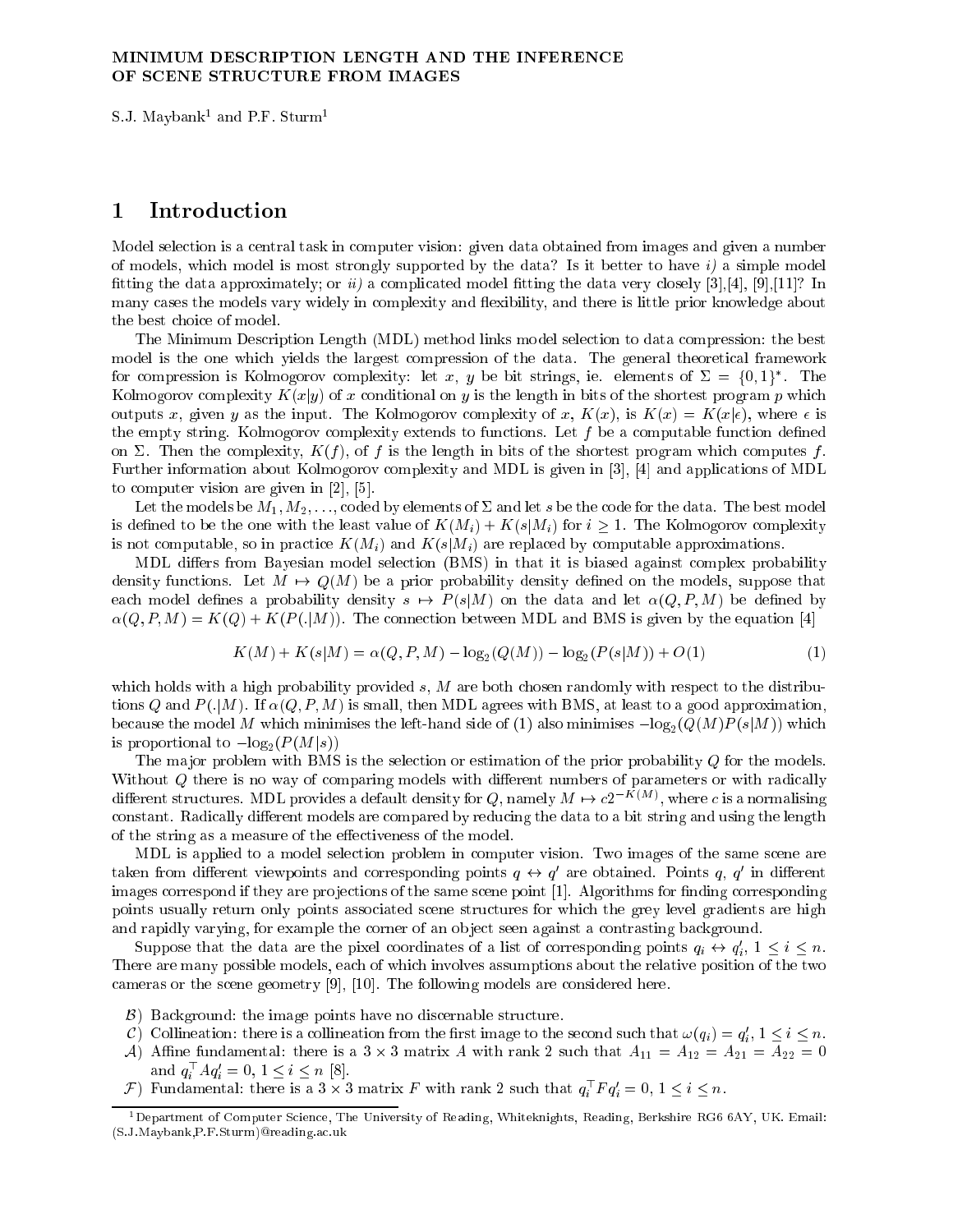Model  $\mathcal C$  applies if the scene points are all coplanar. Model  $\mathcal A$  applies if the optical axes of the two cameras are parallel and the depth variation of the scene points is small compared to their distances from the camera. Model  $\mathcal F$  applies to two general images of a scene. It includes  $\mathcal A$  and  $\mathcal C$  as special cases.

Let s be the data coded as a bit string. Then  $U_M(s)$  is the compressed string, assuming model  $M \in \{\mathcal{B}, \mathcal{C}, \mathcal{A}, \mathcal{F}\}.$  The length  $|U_M(s)|$  is a computable approximation to  $K(M) + K(s|M)$ .

# 2 Coding the Data

In this section the strings  $U_B(s)$ ,  $U_C(s)$ ,  $U_A(s)$ ,  $U_{\mathcal{F}}(s)$  are defined. All the codes are constructed using rational arithmetic, in order to avoid inaccuracies arising from floating point approximations. The algorithms are implemented in Mathematica [12].

The image points are defined for  $1 \leq i \leq n$  by  $q_i = (x_i, y_i, 1), q'_i = (x'_i, y'_i, 1),$  where  $x_i, y_i, x'_i, y'_i$  are integers. The addition of a 1 as a third coordinate simplifies the notation. If the feature points are located in each image to an accuracy of 1 pixel, then the  $x_i$ ,  $y_i$  etc. are the pixel coordinates. If feature points are located with subpixel accuracy, then the  $x_i$ ,  $y_i$  etc. are scaled pixel coordinates.

The code  $c: Z^n \to \Sigma$  used in this section is defined below in §3, and  $Z^n$  is the set of *n*-tuples of integers, positive or negative.

### 2.1 Background B

Let  $x, y, x', y' \in Z^n$  be the vectors with respective components  $x_i, y_i, x'_i, y'_i$ . The code for  $q_i \leftrightarrow q'_i$ ,  $1 \leq i \leq n$  under the background model B is  $U_B(s) = c(x).c(y).c(x').c(y')$ .

## 2.2 Collineation <sup>C</sup>

The collineation  $\omega$  is a  $3 \times 3$  matrix 1. Let  $a_i, b_i$  be defined for  $1 \leq i \leq n$  by  $\omega(q_i) = (a_i, b_i, 1)$  and let  $\epsilon_i$ ,  $\delta_i$  be defined by  $(\epsilon_i, \delta_i) = (\lfloor x_i' - a_i + 0.5 \rfloor, \lfloor y_i' - b_i + 0.5 \rfloor)$ . The point  $q_i'$  can be recovered exactly from  $\omega$ ,  $q_i$  and the integers  $\epsilon_i$ ,  $\delta_i$ .

Let  $\epsilon, \delta \in Z^n$  be the vectors with respective coordinates  $\epsilon_i$ ,  $\delta_i$  and let code( $\omega$ ) be a coding of  $\omega$ . The  $q_i, q'_i, 1 \leq i \leq n$  are coded by the string

$$
t = c(x).c(y).code(\omega).c(\epsilon).c(\delta)
$$
\n
$$
(2)
$$

If  $\omega$  is a good fit to the data, then  $\epsilon$ ,  $\delta$  are small and compression is achieved.

How should code( $\omega$ ) be constructed? A key issue is the precision needed for the components of  $\omega$ . If the precision is low, then  $|code(\omega)|$  is small but  $|c(\epsilon).c(\delta)|$  is large. If the precision is high, then  $|code(\omega)|$  is large but  $|c(\epsilon), c(\delta)|$  is small. The problem of choosing the best precision is circumvented by using RANSAC [10].

Let  $u_i \leftrightarrow v_i$ ,  $1 \le i \le 4$  be pairs of corresponding points in  $\mathbb{P}^2$ , such that no three of the  $u_i$  are collinear and no three of the  $v_i$  are collinear. There is a unique collineation  $\omega$  such that  $\omega(u_i) = v_i, 1 \le i \le 4$ . A coding of the  $u_i, v_i, 1 \le i \le 4$  yields a coding of  $\omega$ . Ideally, all quadruples  $q_{i_j} \leftrightarrow q'_{i_j}$ ,  $1 \le j \le 4$  of corresponding points should be examined to find the quadruple for which

$$
|\text{code}(\omega).c(\epsilon).c(\delta)|\tag{3}
$$

is a minimum. In practice there are too many quadruples, so a random selection of  $N$  quadruples is made and (3) is minimised over the chosen quadruples.

An advantage of RANSAC is that the precision of  $\omega$  is appropriate for the data; in addition, the code for  $\omega$  is redundant because it includes the points  $q_{i_j}, 1 \leq j \leq 4$  already coded in  $c(x).c(y)$ . The redundancy is removed and compression achieved by omitting the  $q_{i_j}$  from code( $\omega$ ), and instead coding the index of the four-tuple  $i = (i_1, i_2, i_3, i_4), i_1 < i_2 < i_3 < i_4$  in the list of all ordered four-tuples with distinct entries drawn from n. The code length for  $\iota$  is at most  $\lceil \log(b(n, 4)) \rceil + 1$  bits where  $b(n, 4)$  is the binomial coefficient.

Further compression of t in (2) is achieved by omitting from  $\epsilon$ ,  $\delta$  the eight entries known to be zero, yielding the code  $U_{\mathcal{C}}(s)$ .

### 2.3 Affine fundamental matrix  $A$

Let A be an affine fundamental matrix, and let l be the line  $l' = q<sup>\dagger</sup> A$ . The geometrical interpretation of the equation  $q' Aq' = 0$  is that q' lies on l'. If q, A are given, then q' can be coded by giving its position on l <sup>0</sup> . Compression is achieved because only one coordinate is needed rather than two.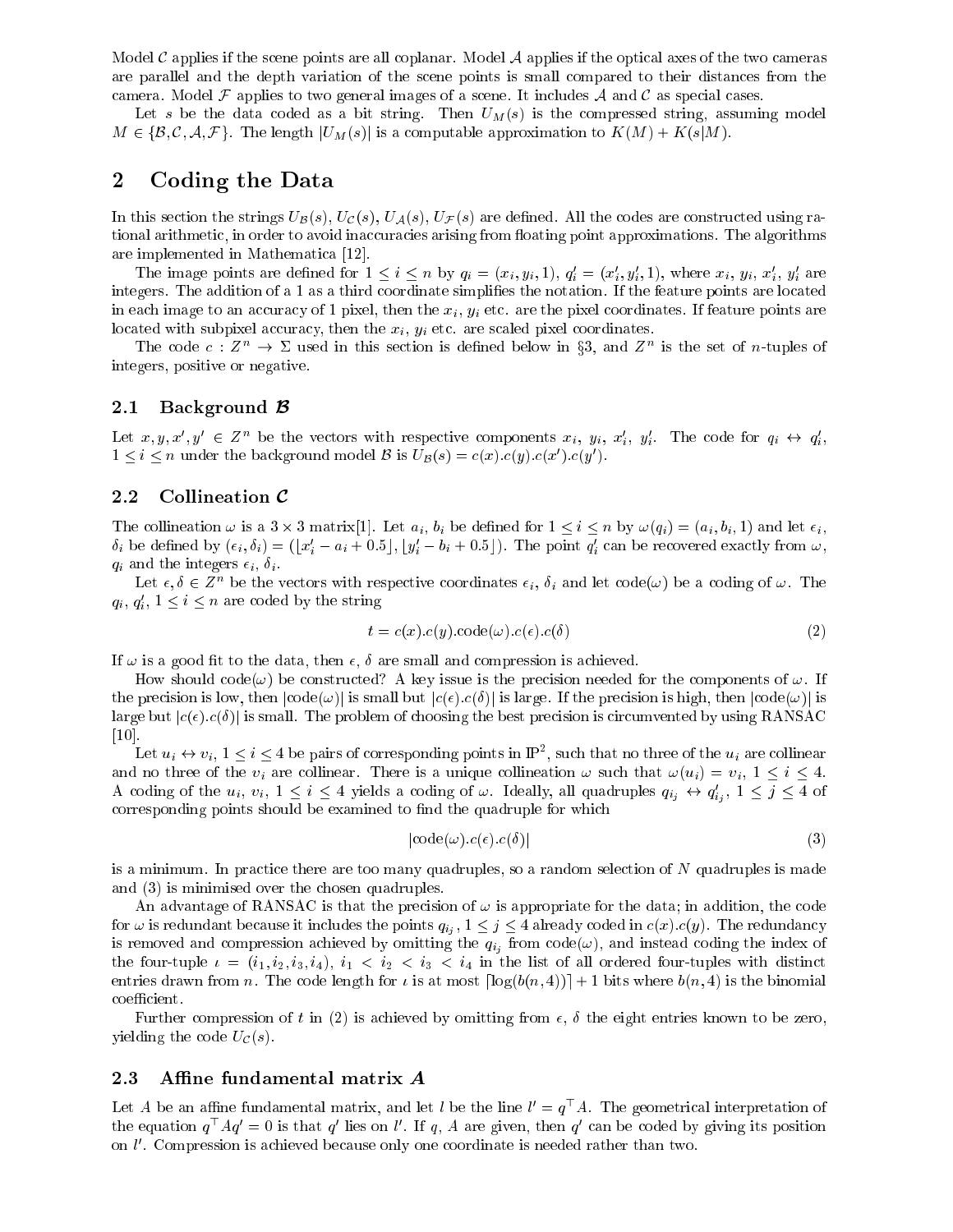As with C, RANSAC is used to find a suitable matrix A compatible with the  $q_i \leftrightarrow q'_i$ ,  $1 \leq i \leq n$ . Let  $u_i \leftrightarrow v_i$ ,  $1 \leq i \leq 4$  be pairs of corresponding points. In general, there is a unique affine fundamental matrix A such that  $u_i^{\dagger} A v_i = 0, 1 \leq i \leq 4$ .

The point  $q_i$  is specified relative to an origin which depends on i, the  $q_i$  and A. In detail, there is a three dimensional family of collineations which preserve the epipolar lines associated with A in that if  $\rho$  is any one of the collineations and l is an epipolar line of A in the first image, then  $\rho(l)$  is the corresponding epipolar line in the second image [6]. The three dimensional family is spanned the collineations associated with any four linearly independent matrices  $H$  for which

$$
AH + H^{\top}A^{\top} = 0 \tag{4}
$$

Let  $q_{i_j} \leftrightarrow q'_{i_j}, 1 \leq j \leq 4$  be the pairs of corresponding points which define A. From the  $q_{i_j}$  select the three points  $q_{i_j},\,q_{i_k},\,q_{i_l}$  which define a triangle with the greatest area. A unique collineation is specified by the matrix H for which  $Hq_{i_j} = q'_{i_j}$ ,  $Hq_{i_k} = q'_{i_k}$ ,  $Hq_{i_l} = q'_{i_l}$  and (4) holds.

Let  $\nu_i$  be a unit vector in  $\mathbb{R}^2$  parallel to  $q_i^+ A$ , let  $\nu_i^+$  be a unit vector perpendicular to  $\nu_i$ , and define  $r_i, s_i$  by  $q'_i - Hq_i = (r_i \nu_i + s_i \nu_i^{\perp}, 1)$  as shown in Figure 1. Define integers  $\epsilon_i$ ,  $\delta_i$  by <sup>i</sup>

$$
(\epsilon_i, \delta_i) = (\lfloor 2r_i + 0.5 \rfloor, \lfloor 2s_i + 0.5 \rfloor) \tag{5}
$$

The factor 2 on the right hand side of (5) is needed to avoid quantisation errors.



Figure 1. Definition of  $r_i$ ,  $s_i$ .

The code for the  $q_i \leftrightarrow q'_i, 1 \leq i \leq n$  is

$$
c(x).c(y).code(A).c(\epsilon).c(\delta)
$$
\n(6)

The matrix A is specified by giving the index of  $\iota = (i_1, i_2, i_3, i_4)$  in the list of ordered four-tuples of distinct elements drawn from n. When coding  $\delta$ , the four entries known to be zero are omitted.

A random selection of N quadruples is made and the length of the code (6) minimised over the quadruples. The code with the minimum length is  $U_A(s)$ .

#### 2.4 Fundamental matrix  $\mathcal F$

The coding of s as  $U_{\mathcal{F}}(s)$  is similar to the coding as  $U_{\mathcal{A}}(s)$ , with one significant change, due to the fact that four pairs of image correspondences are not sufficient to specify a unique fundamental matrix. Let  $q_{i_j} \leftrightarrow q'_{i_j}$ ,  $1 \leq j \leq 7$  be seven pairs of corresponding points. There are in general at most three linearly independent rank two matrices F~ such that  $q_{i_j}^+ F q_{i_j}' = 0, 1 \le j \le 7$ . The matrix F^ is specified by the seven pairs of corresponding points and a two bit code specifying one of the three possible matrices.

The matrix  $\tilde{F}$  is replaced by a rational approximation F, retaining the constraint det(F) = 0. Let  $\tilde{u}$ be the eigenvector of  $F^+F$  with the least eigenvalue, let u be a rational approximation to  $\tilde{u}$  and let G be a rational approximation to F. The matrix F is defined by  $F = G - (u.u)^{-1}Gu \otimes u$ .

# 3 Code for Vectors in  $Z^n$

If  $c_1, \ldots, c_p$  are different codes for vectors  $x \in \mathbb{Z}^n$ , then a new code c can be constructed by first finding the index j such that  $|c_j(x)| = \min\{|c_i(x)|, 1 \le i \le p\}$  and then setting  $c(x) = d(j, b) \cdot c_j(x)$ , where  $d(j, b)$ is a code of fixed length b for the integer j. If p is small and n is large, then c may give shorter average code lengths than any single code  $c_i$ .

The code c in §2 is constructed from four separate codes  $c_1$ ,  $c_2$ ,  $c_3$ ,  $c_4$ , which are described in turn.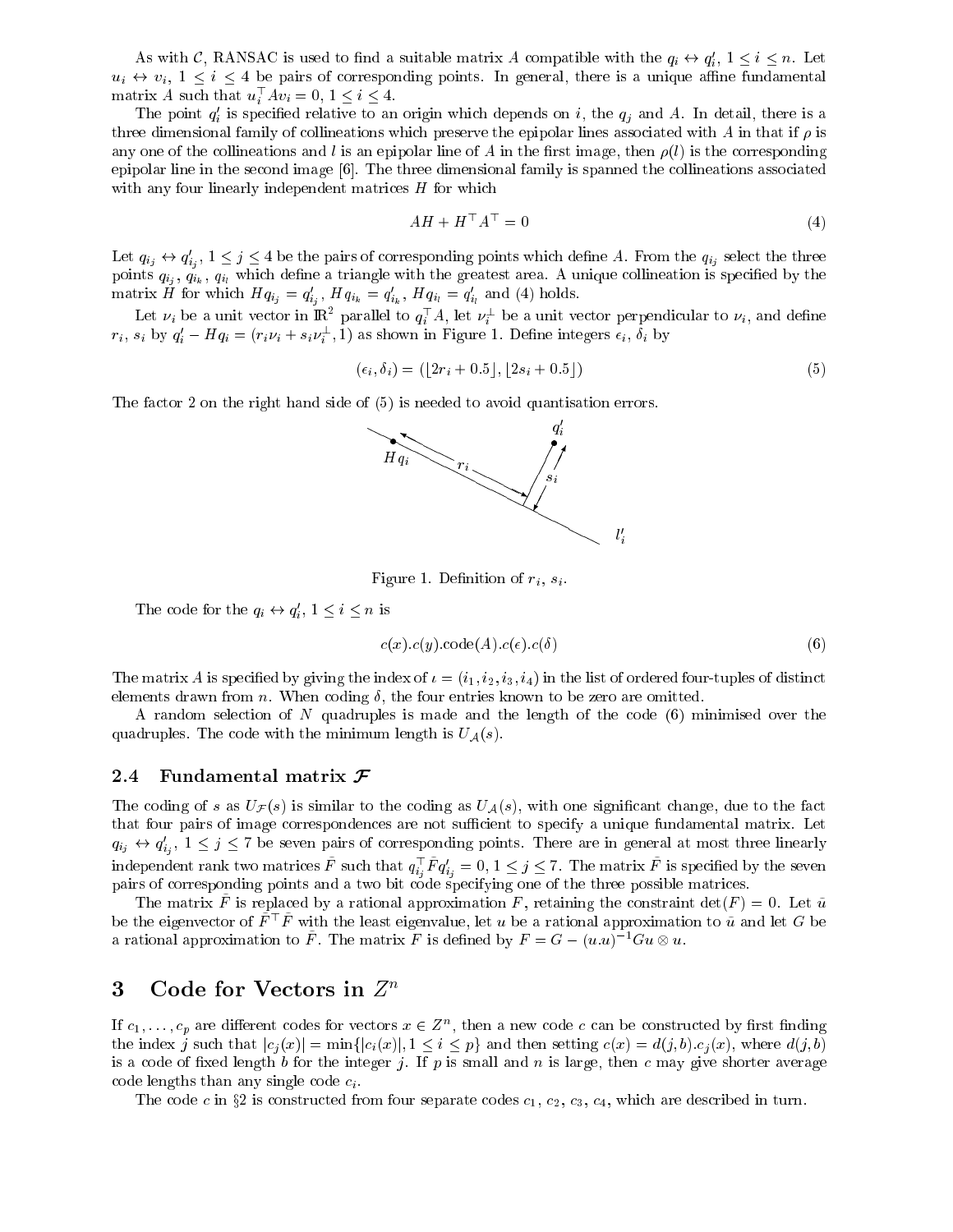# 3.1 Codes  $c_1$  and  $c_2$

Let  $C_{\sigma}$  be defined for  $\sigma \in \mathbb{N}$  by

$$
C_{\sigma} = \{ x \in \mathbb{Z}^n, |x_i| \le \sigma, 1 \le i \le n \}
$$

The set  $C_{\sigma}$  contains  $(2\sigma+1)^n$  points. The elements of  $C_{\sigma}$  are enumerated by a function  $\zeta_{\sigma}: C_{\sigma} \to \mathbb{N}^+$ constructed such that  $\zeta_0(0) = 1$ , and such that  $\zeta_\sigma$  is an extension of  $\zeta_{\sigma-1}$  for  $\sigma \geq 1$ . The functions  $\zeta_\sigma$ ,  $\sigma \geq 0$  together define a single function  $\zeta : Z^n \to \mathbb{N}^+$ .

Let m be the median of the  $x_i$  and let v be the vector with components  $v_i = x_i - m, 1 \le i \le n$ . The codes  $c_1, c_2$  are defined by  $c_1(x) = r(\zeta(x))$  and  $c_2(x) = r(\text{zton}(m)).c_1(v)$ .

### 3.2 Code  $c_3$

Let  $\sigma = \text{abs}(x_i)$  for some j, let u be the vector of components  $x_i$  such that  $\text{abs}(x_i) \leq \sigma$ , and let v be the vector of components  $x_i - \text{sign}(x_i) \sigma$  for those i such that  $|x_i| > \sigma$ . Let  $w_{\sigma} \in \{0,1\}^n$  be defined such that  $(w_{\sigma})_i = 1$  if  $x_i$  is a component of u and  $(w_{\sigma})_i = 0$  if  $x_i - \text{sign}(x_i)$  is a component of v.

The code  $d_{\sigma}$  is defined by  $d_{\sigma}(x) = w_{\sigma} c_1(u) c_1(v)$ . Let  $\theta$  be the value of  $\sigma$  at which  $|d_{\sigma}(x)|$  is a minimum over all the distinct values of  $\sigma = abs(x_i)$ ,  $1 \leq i \leq n$ ,  $|d_\theta(x)| = min_\sigma\{|d_\sigma(x)|\}$ . The code  $c_3$  is defined by  $c_3(x) = d_{\theta}(x)$ .

# 3.3 Code  $c_4$

Let m be the median of x, let  $y_1, \ldots, y_p$  be the distinct integers appearing in the set  $\{x_i - m, 1 \le i \le n\}$ , and let  $y_i$  occur  $k_i$  times,  $1 \le i \le p$ . Let S be the set of all permutations of x. The number b of elements of S is given by the multinomial  $b = n!/(k_1! \dots k_m!)$ . The elements of S are ordered in any convenient way. Let  $\iota$  be the index of x in the chosen order, let y, k be the vectors with the respective components  $y_i$ ,  $k_i$ , and let  $m_k$  be median of k. The code  $c_4$  is defined by

$$
f(x) = e(k_1 - m_k).e(y_1). \ldots .e(k_p - m_k).e(y_p) c_4(x) = e(m).e(m_k).f(x).d(\iota, b)
$$

If the  $x_i$  are independent realisations of a random variable and n is large, then  $|c_4(x)|/n$  is, with a high probability, close to the shortest possible expected length of a code word. See for example [4], §1.11.4. In practice the effectiveness of  $c_4$  is reduced because of the extra code needed for y, k.





Figure 2. Images and code lengths when the 'true' model is  $\mathcal C$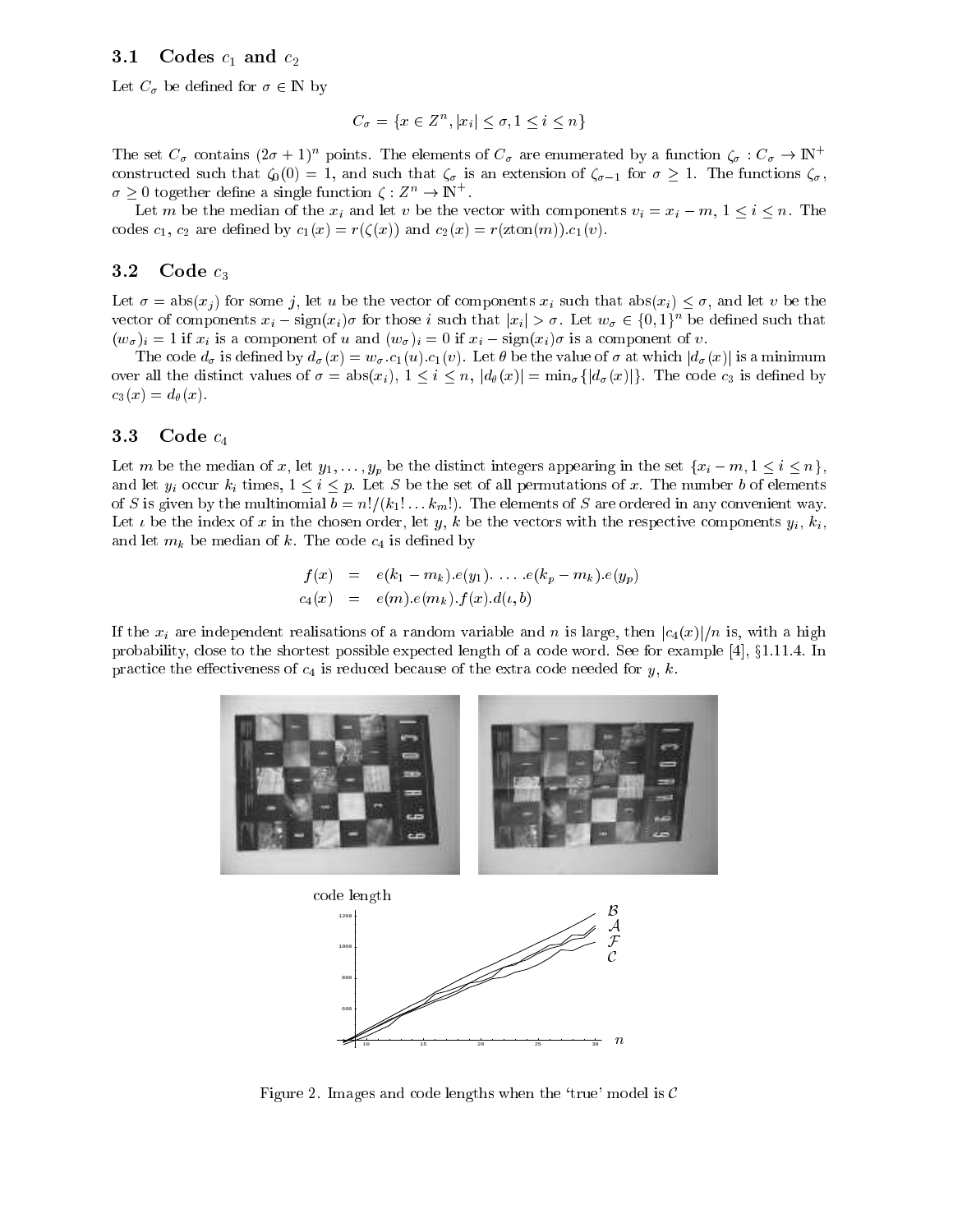

Figure 3. Images and code lengths when the 'true' model is  $A$ 

10 15 20 25 30



Figure 4. Images and code lengths when the 'true' model is  $\mathcal F$ 

#### 4Experiments

Images of a laboratory were taken by a Canon MV-1 Camcorder mounted on a tripod. Typical pairs of images are shown in Figures 2, 4, 6 with the 'true' models shown in the captions. In each case the 'true' model is known, but only because of the prior information available to a human observer. The task of the program is to make the best choice of model using only the data  $q_i \leftrightarrow q'_i$ ,  $1 \leq i \leq n$  and the models  $\mathcal{B}, \mathcal{C},$  $A, F.$  This best choice can and does differ from the 'true' model.

The size of the original images in pixels in pixels in each image and in each image and in each image and in each image and images in each image and in each image and image and image and image and image and image and imag matched to obtain pairs of corresponding points  $q_i \leftrightarrow q'_i$ ,  $1 \leq i \leq n$ . The graphs of code length against n for  $8 \le n \le 30$  are shown in Figures 3, 5, 7. The maximum number on the vertical scale is 1200 bits, and the spacing between numbers is 200 bits. The number of random samples in the RANSAC algorithm was  $N = 10$ .

It is apparent from the graphs that C is always the preferred model even when the 'true' model is  $\mathcal F$ . The models  $A, F$  show a similar performance, and  $B$  is always the worst model.